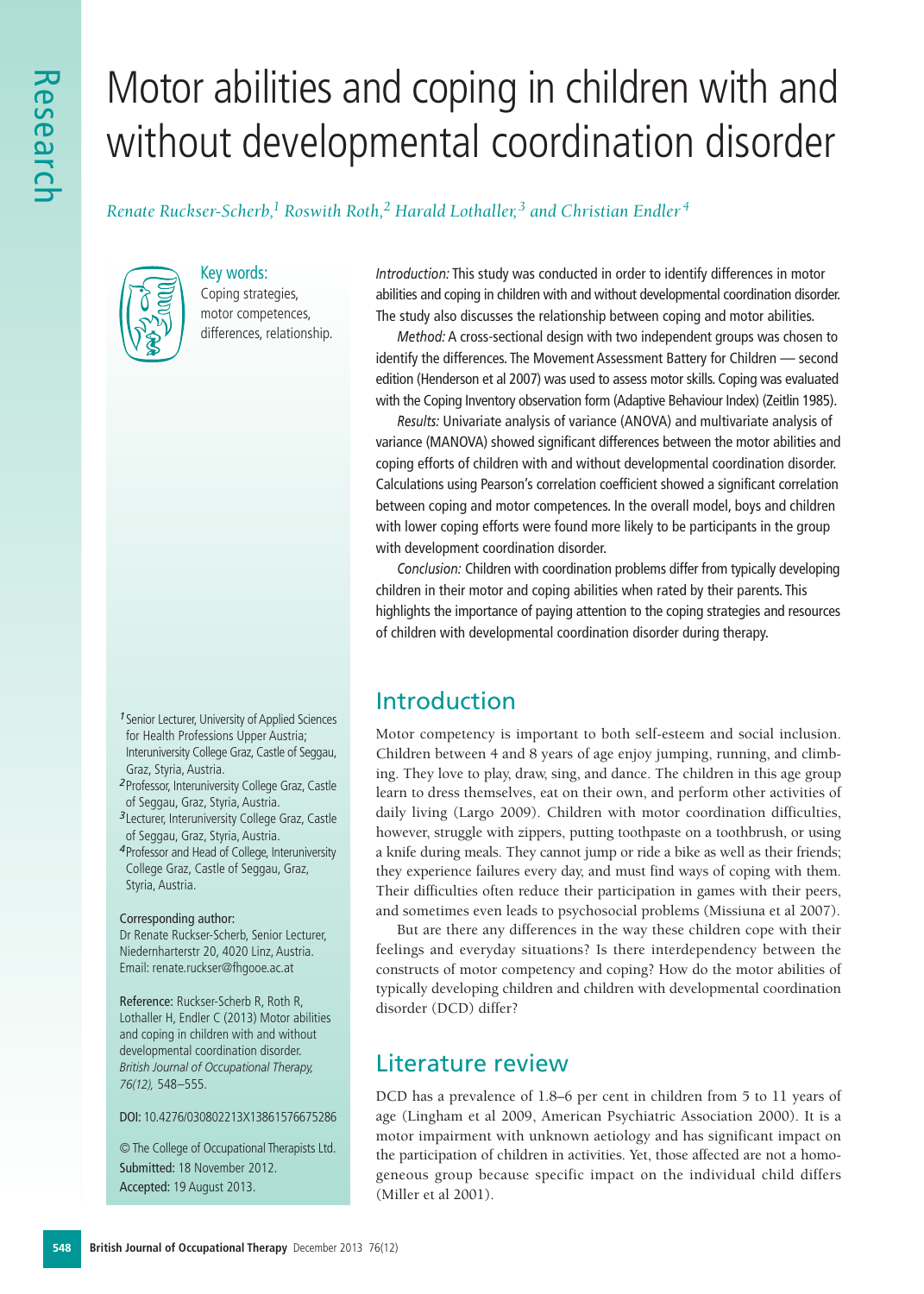Diagnostic criteria for DCD according to *Diagnostic and statistical manual of mental disorders, 4th edition, DSM-IV* (DSM-IV-TR) (American Psychiatric Association 2000, p55) are as follows:

- A) Performance in daily activities that require motor coordination is substantially below the level expected given the person's chronological age and measured intelligence …
- B) … this interferes with academic achievement or activities of daily living.
- C) The disturbance is not due to a general medical condition or … a Pervasive Developmental Disorder.
- D) If mental retardation is present, the motor difficulties are in excess of those usually associated with it.

The diagnosis of DCD is found about twice as often in boys than in girls (Sugden and Chambers 1998, Kirby and Sugden 2007), with children frequently diagnosed between 5 and 6 years of age; before that age, motor development is reported to vary widely (Schoemaker 2008).

Gross motor signs of DCD include delayed motor milestones, falling over frequently, difficulties in jumping, running, skipping, climbing, and playing with a ball, also being late in learning to ride a bike, and fatiguing easily. Fine motor signs are difficulties in manipulating small objects, using utensils such as a pencil, and bimanual activities (Schoemaker 2008). These children often exhibit abnormal muscle tone and poor body awareness, have difficulties with gross motor sequencing, and deficits in timing and perceptual processing (Piek et al 2006). Some children exhibit problems in fine motor activities such as drawing, colouring, writing, or using a knife and fork (Polatajko and Cantin 2006); others have problems with all motor activities (Miller et al 2001, Polatajko and Cantin 2006). Typical childhood activities are often reduced, as children with DCD experience problems when it comes to dressing, personal hygiene, and eating skills (Dunford et al 2005, Summers et al 2008). This can lead to secondary psychosocial issues such as low self-esteem, social exclusion and isolation, victimization, anxiety and depression (Dewey et al 2002). Children with DCD have difficulties participating in or successfully completing everyday tasks, which can influence their wellbeing and quality of life (Christiansen and Townsend 2010, Ruckser-Scherb et al 2013).

The World Health Organization (WHO 2007) *International Classification of Functioning, Disability and Health: Children and Youth Version — Children and Youth* (ICF-CY) provides a framework to understand the condition of children with DCD in a holistic manner. The framework considers the body structures and functions affected by DCD (impairment in gross and fine motor skills) as well as the impact on children's activities and participation in school, home and leisure pursuits. Barriers and facilitators stemming from environmental and personal factors are also considered (WHO 2007) (see Fig. 1).

Motor performance deficits can be seen as a considerable source of stress for children with DCD. They are forced to find a response to these stressful circumstances and to solve problems arising in everyday activities. Coping is 'a general *Fig. 1. Interactions between components of ICF (World Health Organization 2007).*



term for the learned behaviours one uses to meet personal needs and to adapt to the demands of one's environment' (Zeitlin 1985, p2) and, as such, is a response to stress that challenges the individual to search through a repertoire of adaptive behaviours and choose effective strategies (Christiansen 1991), representing the efforts of an individual to manage specific internal and/or external demands (Lazarus 1999). The effectiveness of coping ranges on a continuum from adaptive to maladaptive:

- Adaptive coping behaviour allows one to react adequately, care for oneself, and meet the demands of the environment (for example, other people). The higher the effectiveness of coping behaviour, the more resources the child has for further adaptive coping, enabling them to cope with more demands, and to generate new strategies for coping with unknown situations, as new patterns of behaviour are tried and learned.
- Maladaptive coping behaviour may help the child to master a stressful situation, but does not allow new learning, in result leading potentially to more stress, and increased vulnerability.
- **■** The level of effectiveness for coping behaviour indicates whether a child's coping resources are either a source of strength or a source of concern that requires intervention (Lazarus 1993, Zeitlin 1985).

Personality disposition and environmental factors each influence coping efforts (Christiansen 1991), and Zeitlin also differentiates between coping with 'self' and coping with the 'environment'.

Coping with self refers to how the child meets personal needs, is able to care for herself/himself and fulfil personal demands, and includes the child's self-image or self-concept. It considers whether a child uses self-protecting behaviours to control the impact of the environment, is able to handle anxiety, uses language to communicate needs, finds a way of handling a difficult situation, asks for help when needed, and can shift plans or change behaviour to achieve a goal (Brown et al 2005).

Coping with 'the environment' refers to how the child adapts to the requirements of others, and to his or her surroundings: that is, if the child plays with others, is liked and accepted by others, and is empathetic to other people, and able to give and accept support (Zeitlin 1985).

Previous studies have examined how the effectiveness of coping relates to gender and age. In a longitudinal study of the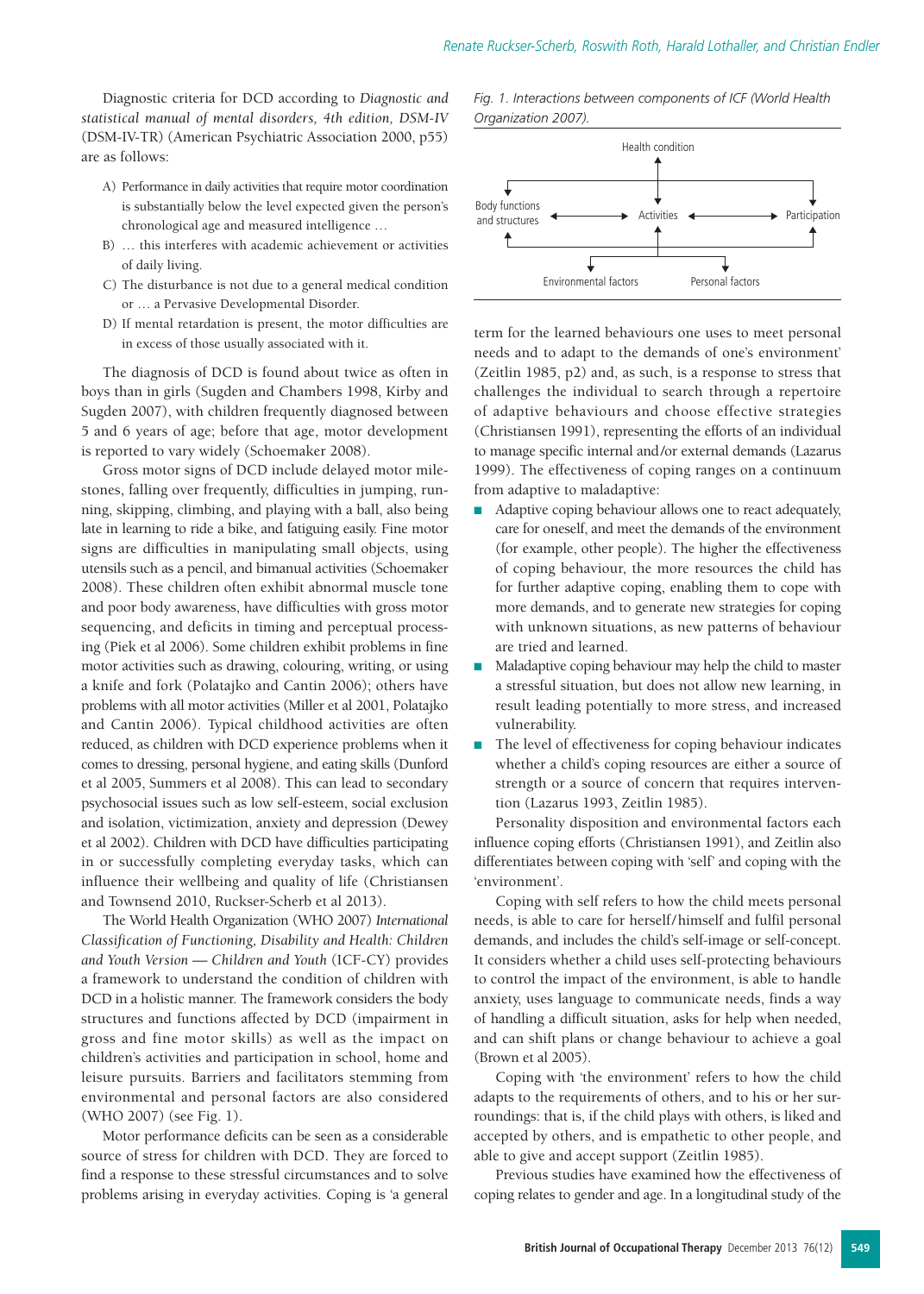children of Kauai, Werner and Smith (1982) found that females coped more adaptively on the whole than males; Zeitlin, also, observed gender differences in coping, with females tending to cope more adaptively than males (Zeitlin 1985). Surprisingly, there is some evidence that effectiveness in coping decreases as children get older. In children between the ages of 3 and 10 years, Zeitlin observed a slight drop in Adaptive Behaviour Index (ABI) scores (Zeitlin 1985), and adolescents were found to show a decrease in adaptive, and an increase in maladaptive coping (Hampel and Petermann 2005). Related findings have been reported in studies for motor ability, where girls display slightly better motor abilities than boys, and older children show higher skills than younger ones (Starker et al 2007). There are a few studies on low motor competency and its relationship to coping. Watson and Knott (2006) found out that children with DCD apply fewer different types of coping strategies, are more passive, and adopt more avoidance strategies than children without diagnosis.

The aims of this study were twofold: (1) to examine how coping relates to motor ability in children with DCD compared with children without it (it was hypothesized that children with DCD would demonstrate lower coping efforts); and (2) to study differences in motor abilities and coping, as well as evaluating the extent to which these, along with socio-demographic variables, could predict to which of the two groups the child belonged.

# Method

#### Design

A cross-sectional study was conducted, including a group of children with DCD (DCDG) and a control group comprised of children who showed no developmental deviations in motor skills (CG).

#### Procedure

Ethics approval for this study was obtained from the Ethics Committee of Interuniversity College Graz/Castle of Seggau, Austria. Questionnaire packages consisted of (1) a cover letter to parents; (2) the Coping Inventory; (3) questions on children's abilities; and (4) a consent form. Two hundred questionnaire packages were handed out to parents in Linz, Upper Austria, and surrounding urban and rural areas; 106 of these were filled in by parents and returned with a signed consent form, with a response rate of 53 per cent.

## Participants

The DCDG comprised 32 children who were identified by experienced occupational therapists in clinics and independent practices in Upper Austria. The children fulfilled all diagnostic criteria of the DSM-IV-TR:

- Movement Assessment Battery for Children Second Edition (MABC-2) (Henderson et al 2007) percentile of 9 or less (Criterion A) (Gesellschaft für Neuropädiatrie 2011)
- **■** Difficulties with activities of daily life (Criterion B)
- No other diagnoses, such as attention deficit hyperactivity disorder (ADHD), autistic spectrum disorders (ASD), or cerebral palsy (Criterion C)
- No mental retardation (Criterion D)

The CG comprised 74 potentially typically developing children who were recruited in schools and kindergartens in Upper Austria, and were scheduled for testing with the MABC-2 by the first author, who is an occupational therapist. Ten children had to be excluded from the sample: five were absent on the day of the MABC-2 test, and five had an MABC-2 percentile less than 26 but higher than 9. Sixtyfour children with an MABC-2 percentile of more than 25 were assigned to the control group.

To fulfil Criterion B of the diagnostic criteria in the DSM-IV-TR, the first author designed questions concerning the impact of DCD on daily life and academic activities. At this time there was no standardized questionnaire available in German. Parents' reports on their children's skills and deficits have been shown to be a sensitive, reliable, and valid source of information (Faraone et al 1995, Glascoe 2000). Thus, five activities were selected, based on a review of literature (Cairney et al 2008, Schoemaker et al 2008, Wilson et al 2000): parents rated their children's ability to perform handwriting or drawing/colouring, handicraft, eating with a knife and fork, dressing, and physical exercise (in a classroom, or a gym hall) on a five-point Likert scale (from  $1 = 'very good' to 5 = 'really bad').$ 

#### Measures

#### *MABC-2*

This standardized assessment (Henderson et al 2007) is a revision of the Movement Assessment Battery for Children (Henderson and Sugden 1992). The aim of MABC-2 is to identify children with movement difficulties. The test is divided into three age bands: (1) Age Band 1: 3–6 years, (2) Age Band 2: 2–7 years, (3) Age Band 3: 11–16 years. Children are asked to perform a series of eight motor tasks appropriate to their band. The main items assessed in this instrument are manual dexterity (MD), aiming/catching (AC), and static and dynamic balance (BL) (Henderson et al 2007).

MABC-2 is widely accepted as a test for identifying motor coordination problems, and satisfies Criterion A of the DSM-IV-TR guideline (American Psychiatric Association 2000, Brown and Lalor 2009, Crawford et al 2001, Rodger et al 2007). A validated German version of the MABC-2 is available (Petermann et al 2008), and was used in this investigation. Studies prove criterion-related validity, discriminative validity, and high inter-rater reliability for the MABC-2 (ICC = 0.94–1.0) (Henderson et al 2007).

#### *Coping Inventory — a measure of adaptive behaviour*

This observation form (Zeitlin 1985) is used for children between 3 and 16 years of age and includes 48 observation items, each rated on a five-point Likert scale (from 1 = 'never' to 5 = 'always'). It consists of two categories of coping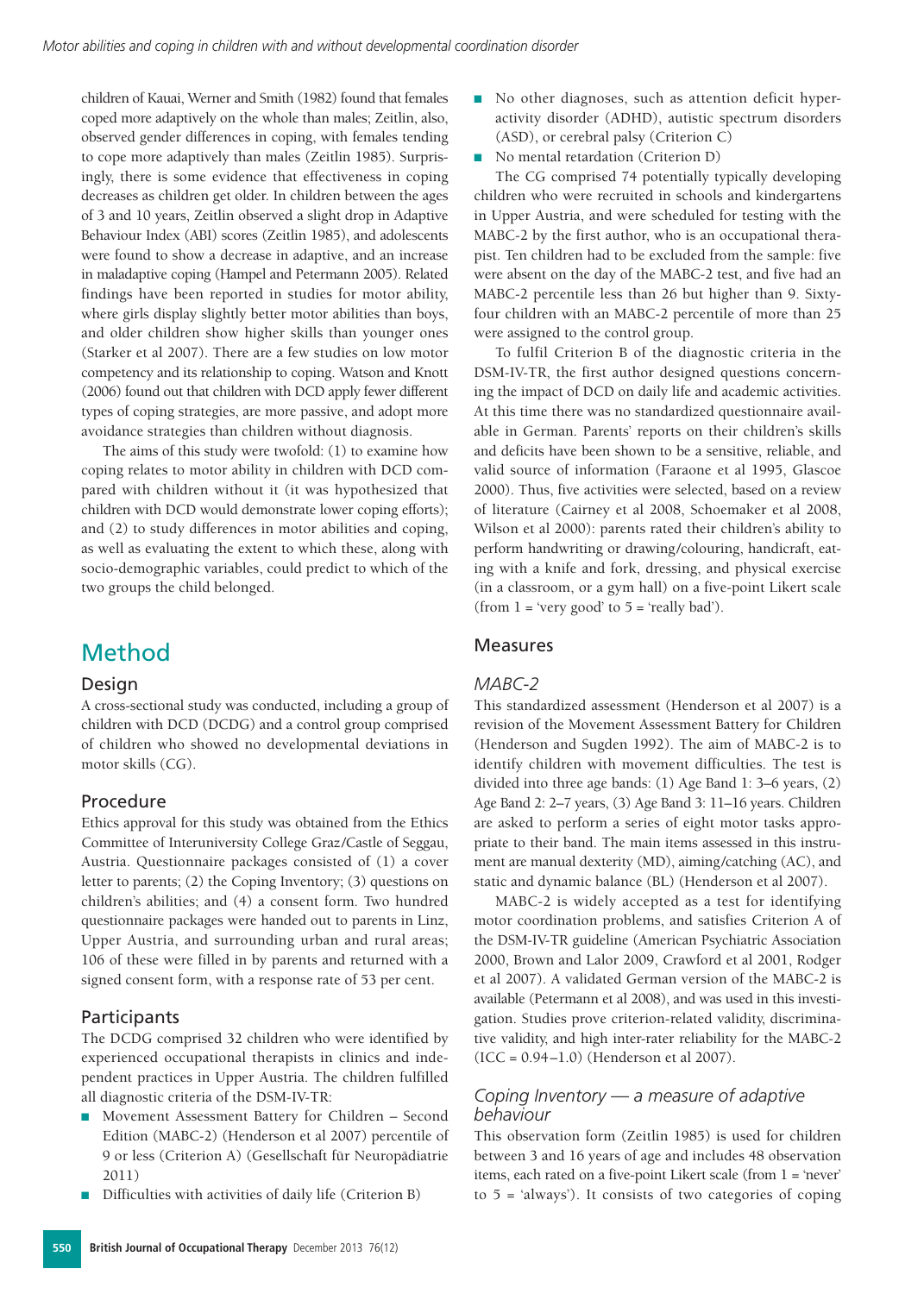behaviours, Self and Environment, and the theoretical concept considers three additional dimensions in each of these: 'productive', 'active', and 'flexible'. Each item of the Coping Inventory describes behaviours that are observable. For example, in the Self category, 'Child does not get frustrated easily' is a behaviour for Coping with Self — productive; 'Child asks for help when needed (either from adults or peers)' for Self — active; and 'Child can shift plans or change behaviour to achieve a goal' for Self — flexible. In the Environment category, 'Child knows what is expected and behaves accordingly' is an example for Coping with Environment — productive; 'Child is stimulating to others (gets others started, enthused, involved)' for Environment — active; and 'Child, when necessary, accepts new ideas' for Environment — flexible (Zeitlin 1985). Scores could be provided for each category in the two categories of Self and Environment, and a total calculated to provide the ABI.

Internal consistency reliability coefficients reported in the Coping Inventory manual ranged from 0.84 to 0.98 across the six rated dimensions. All inter-rater reliability coefficients were significant, ranging from  $0.781$  to  $0.895$  (p<0.001) (Zeitlin 1985). This measurement was translated from English to German by the first author with permission from Scholastic Testing Service (personal communication, November 2008). The author followed three out of the six steps of the cross-cultural adaptation process (Beaton et al 2000): forward translations by two translators, synthesis of the two translations, and pretesting with 27 parents — to get a revised instrument. After this, a factor analysis was performed (n = 96; 48 items), which verified the internal validity (the existence of two dominant factors, Self and Environment). The results of the reliability analysis also confirmed these categories of Self (Cronbach's alpha = 0.918) and Environment (Cronbach's alpha = 0.923) in the German version, and showed high Cronbach's alpha values for all items within these categories.

## **Results**

#### Sample

Ninety-six participants between 48 and 95 months of age (mean age 72 months, SD 13.05) were included. The DCDG consisted of 32 children (8 girls, 24 boys) and the CG of 64 children (29 girls, 35 boys). Usually, more boys than girls are diagnosed with DCD, and this was reflected in the DCDG (group (DCDG, CG) x gender  $(f, m)$ : Chi<sup>2</sup> = 3.71599;  $p = 0.054$ ). DCD is often identified at the age of 60 to 72 months and this was reflected in there being slightly more children of this age group in the DCDG (group (DCDG, CG)  $x \text{ age } (< 72, ≥ 72 months): \text{Chi}^2 = 3.04762; p = 0.081).$  Additionally, girls and boys differed in age, with girls being older than boys (gender x age: Chi<sup>2</sup> =  $7.34587$ ; p = 0.007).

#### Data analysis

The relationship between coping and motor ability was investigated using Pearson's correlation coefficient. An overall model *Fig. 2. MABC-2 scales: MD (manual dexterity), AC (aiming/catching), and BL (dynamic balance) in relation to diagnosis (DCDG, CG), gender (f, m) and age in months (<72 and* <sup>≥</sup>*72).*



was calculated by logistic regression, predicting the affiliation to the DCDG or CG using gender, age and ABI as predictors.

Further analyses examined differences in motor abilities and coping between groups, considering age, gender and type of location. This was done by univariate analyses of variance (ANOVA) and multivariate analyses of variance (MANOVA). The latter were used to examine effects of the independent variables — group (DCDG, CG), Age  $\langle$  <72,  $\ge$  72 month) and gender (m/f) — on a set of related dependent variables (ABI as Coping Inventory total score, Coping Inventory subscales, MABC-2 total score, MABC-2 subscales).

#### Motor ability

The children in the DCDG and CG differed significantly in the MABC-2 total and three subscale scores, as this measure had been used as a diagnosis group allocation. We also expected age and gender differences in the MABC-2 scores in general. In the ANOVA of the total score we found gender  $(F<sub>1,92</sub> = 6.726; p = 0.011)$  and age  $(F<sub>1,92</sub> = 7.60; p = 0.007)$ differences, indicating that girls had higher scores (M = 12.57,  $SD = 4.72$ ) than boys (M = 9.73;  $SD = 4.59$ ) and younger children had higher scores  $\left\langle \frac{72 \text{ months: M}}{12.82} \right\rangle$  SD = 4.23) than older ones  $(\geq 72 \text{ months: M} = 9.70; SD = 4.83)$ .

Taking the three MABC-2 subscales into account, MANOVA provided significant main effects in age  $(F_{3,90} = 6.24, p = 0.001)$ and gender ( $F_{3,90}$  = 3.363, p = 0.022). Gender differed in MD  $(p = 0.003)$  and BL  $(p = 0.019)$ , in both aspects girls were better, whereas age differences appeared in MD ( $p = 0.002$ ) and AC ( $p = 0.002$ ) showing lower scores in the age group ≥72 months. The fact that older children seemed less skilled in motor activities might result from the norms in the age bands: the younger group fell into the higher age of the 3–6 years age band, whereas the older children were among the youngest in the 7–10 years age band, and so might have found the tasks relatively difficult.

Typically developing children reached nearly the same scores in all three MABC-2 subscales, with children with DCD showing more difficulties in MD (M 5.34; SD 2.27) and BL (M 5.63; SD 1.79) than in AC (M 7.22; SD 2.21) (see Fig. 2).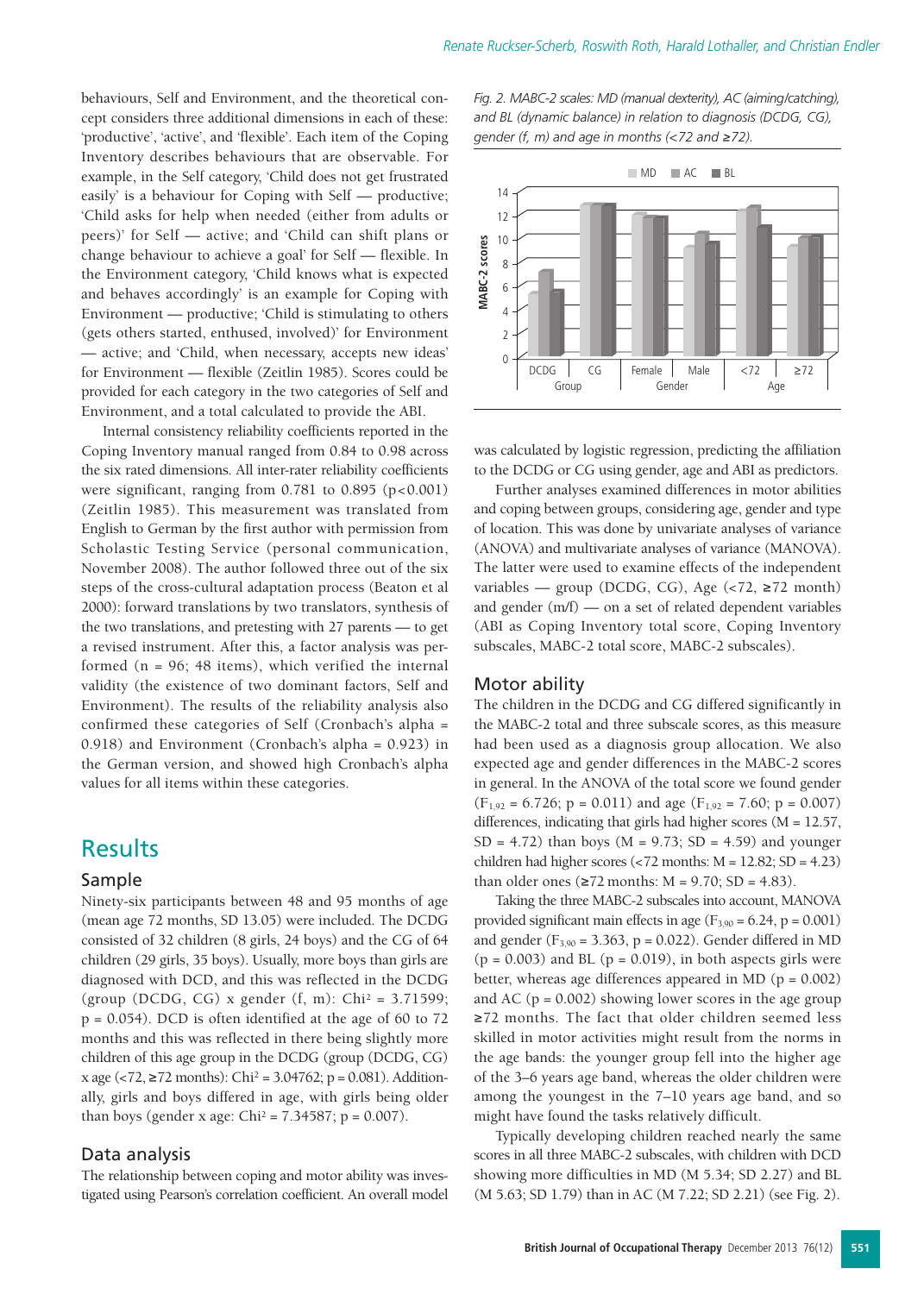## Coping

ANOVA was calculated with the total coping score (ABI) and the independent variables 'group' (DCDG, CG) and 'gender' (f, m). Highly significant group differences were obtained between DCDG and CG in ABI ( $F_{1,92} = 13.19$ , p<0.001). The same held true for the two coping categories (multivariate:  $F_{2,91} = 45.851$ ; p<0.001) of Self (p<0.001) and Environment (p<0.001). For the subscales, gender also showed multivariate significance ( $F_{2,91}$  = 3.838), but only Self scores differed between genders, with girls obtaining lower scores (p = 0.024). No significant interactions of 'group x gender' were found. Children in the CG used more effective coping strategies than DCDG children. (See Fig. 3)

*Fig. 3. Coping scales (Self, Environment) and total score (ABI) in relation to diagnosis (DCDG, CG), gender (f, m) and age in months (<72 and* <sup>≥</sup>*72).*



Relationship between coping and motor ability

Highly significant correlations were obtained between the Coping Inventory total score and the MABC-2 total score  $(r = 0.602; p < 0.001)$  and subscale scores (MD  $r = 0.593;$ AC  $r = 0.469$ ; BL  $r = 0.540$ ). The same also applies to the two subscales of the Coping Inventory (highly significant correlation,  $p < 0.001$ , of Self,  $r = 0.529$ , and Environment,  $r = 0.614$ , to the MABC-2 total score).

## Affiliation to group

An overall model was calculated by a logistic regression predicting the affiliation to the DCDG or CG using gender, age, location, and ABI as predictors. Children with lower coping efforts (ABI) (OR =  $82.940$ ; p<0.001) were more likely to be DCDG participants than those with higher coping efforts. Girls were less likely to be DCDG participants than boys  $(OR = 0.162; p = 0.024)$ . Age was not significant, and 89.6% of the children could be placed in the appropriate group.

# Discussion and implications

Relationship between coping and motor abilities Our results indicated that coping in children with DCD differed significantly from coping in children without motor problems, supporting the fact that children with DCD have more problems in 'coping with self' and are not always able to fulfil their personal needs; they also experience difficulty in 'coping with environment', being less likely to succeed in adapting to the requirements of others and their surroundings.

The ICF-CY framework (WHO 2007) provides guidance for understanding the interaction between personal factors and environment, and the impact of impaired body functions on activity and participation. Difficulties in motor abilities may be associated with difficulties in activities and problems in participation: that is, activities of daily living (ADLs) at school, home, and in leisure pursuits. Environmental and personal factors interact with activities and participation: for example, when a child needs support from another individual (environmental factors) in order to get dressed, or when a child applies problem-solving strategies (personal factors) in order to participate in a game. Performance deficits lead to constantly challenging situations.

Children have a desire for mastery, and their environment demands mastery of them. The interaction of these two elements creates a pressure to gain mastery, in the form of an occupational challenge in particular situations, triggering the need to develop an adaptive response. The child has to involve sensorimotor, cognitive, and psychosocial features in finding a response to meet the challenging situation. If the response is adaptive and results in success, it is remembered for future use, so enhancing the child's coping skills (Schkade and McClung 2001). Difficulties in motor abilities are related to coping: the better a child's motor abilities, the better he or she is able to cope. Children with poor motor competency are confronted with more stressful situations as a result of their condition, and experience low self-efficacy and low self-esteem (Engel-Yeger and Hanna-Kasis 2010). Their lack of self-belief also means that they have not developed a realistic self-image. As a result, they often ask for help, especially in problem solving, and avoid being confronted by challenging situations (Missiuna et al 2007); rather than creatively seek out new solutions, they stick to what they know, which makes their coping style inflexible, and therefore less effective. Their coping abilities are reduced, yet they are confronted with situations that are more challenging and in need of coping than for typically developing children (Watson and Knott 2006).

Children learn by doing and participating in occupations of daily life. They become competent, independent, and build an occupational and coping repertoire (Zilberbrant and Mandich 2005). Children with DCD experience failure in motor activities as well as in their ability to engage in selfcare and play activities (Morgan and Long 2012), interfering with successful participation in ADLs (American Psychiatric Association 2000). Occupational participation (in self-care and play) is associated with coping strategies (Roche and Taylor 2005), and these children have to use strategies to facilitate occupational performance: they have to solve problems. The problem-solving process includes steps such as 'exploring options' and 'planning action' (Polatajko et al 2001). When 'exploring options', children have to appraise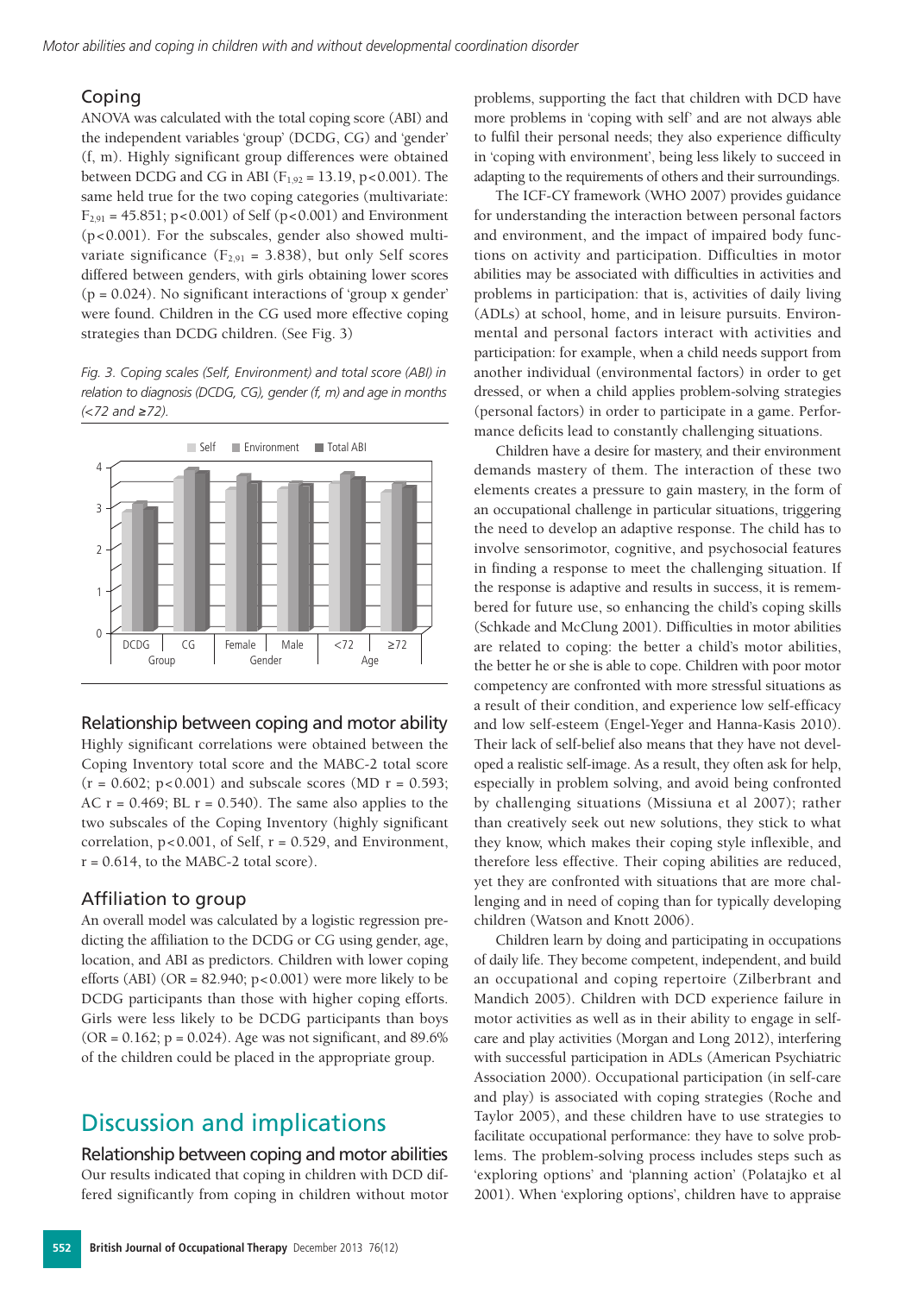the demands associated with the activity and identify limitations and resources, whereas for 'planning action' they need to find solutions, overcome limitations, and use available resources (Roche and Taylor 2005). But children with DCD are known to have problems with problem solving (Garralda and Rangel 2004), and tend to use less active coping strategies and more passive coping strategies (Ruckser-Scherb et al 2013). Out of a lowered sense of confidence (Missiuna et al 2007) and competence in dealing with problems, they show an increased use of resignation coping strategies, which are known to be less effective (Garralda and Rangel 2004). Intervention approaches should, therefore, facilitate problem solving and finding useful strategies, as described in interventionist approaches such as cognitive orientation to occupational performance and occupational coaching with parents (as discussed further in Implications, below).

## Differences in coping and motor abilities in children with and without DCD

The study saw no significant differences between girls and boys, with respect to the total coping score: Zeitlin's findings (1985) regarding a difference in gender were, therefore, not confirmed, and it was only in the Self category that girls showed less adaptive behaviour and received lower ratings for coping behaviour. Similarly, age was not associated with coping; this was remarkable, since one might expect that older children would be better at coping with everyday demands.

This study also showed that motor ability differed significantly between the two groups. Compared to typically developing children, those with DCD displayed more difficulties in manual dexterity and balance than they did in aiming and catching. This was consistent with results obtained by Wright and Sugden (1996), who identified two groups: one that performed poorly in manual dexterity and balance, and another that performed poorly in aiming and catching. Gender was not related to motor ability, but in the manual dexterity and balance subscales, girls tend to perform better. These findings are consistent with Starker et al's (2007) research indicating that girls in general display slightly better motor abilities than boys.

Analysis of motor abilities showed that none of the children in the sample demonstrated only fine or gross motor impairment, with all in the diagnosis group having deficiencies in both areas. This distribution did not correspond to findings by Polatajko and Cantin (2006), which identified children with just one of the two categories of impairments.

#### Implications

For therapists, this study highlighted the need for effective intervention to have an awareness of coping abilities. Performance deficits require coping skills because diminished functional performance leads to stressful sequences or constantly challenging situations. Individuals' coping abilities are challenged by the multiple stressful situations that result from their conditions (Christiansen 1991). The present study suggests that these implications apply equally to children with DCD. Understanding the way in which coping is created in children with DCD will help therapists to support these children in finding, developing, and using effective coping strategies. Feedback from the therapist can help these children to identify limitations, resources, and solutions, as well as reduce unrealistic expectations (Roche and Taylor 2005). This improves the child's ability to master goals, become more confident, and more willing to persist in difficult tasks (Mandich et al 2003).

Occupational therapy is directed at improving an individual's ability to adapt, addressing the patient's internal processes and how such processes are facilitated, in order to improve occupational functioning. The individual's occupational environment is as important as their experience of personal limitations and potential (Schkade and McClung 2001)

Several intervention approaches can be applied. The child can be given the opportunity to participate in activities that challenge appropriately and lead to a sense of competence or mastery (Larson 2000). Cognitive Orientation for daily Occupational Performance (CO-OP) helps to enhance children's skill acquisition in order to enable engagement in relevant occupations, and promote participation in the activities of daily life. The child is assisted in identifying the most useful cognitive strategies to support successful performance. This may include global problem-solving strategies as well as domain-specific strategies, with the therapist and child working together to find out what works best (Rodger and Polatajko 2010).

When the child's performance is highly dependent on the context, occupational therapists often use 'Occupational Performance Coaching', which enables parents to support their child's performance and leads to successful practice, improved occupational performance, and transferable skills (Graham and Rodger 2010).

Effective intervention requires knowledge of a child's coping strategies and resources; it is important for occupational therapists and parents to know whether the child has problems with meeting personal needs and fulfilling personal demands, or has difficulties in adapting to the requirements of others. It is important to know what is most helpful to the child; interventions should be planned to improve coping skills, enhance resources for coping, and overcome the child's difficulties in establishing self-esteem and self-efficacy.

The challenge of the ICF-CY framework is the move from a focus on impairment to an emphasis on improving participation as the result of intervention (Missiuna 2005). To achieve this, therapists often choose everyday occupations that are meaningful to the child, focusing interventions on areas such as:

- Task-specific intervention: to enhance skill acquisition.
- Cognitive approaches: to discover strategies that address motor problems and involve active problem solving.
- Accommodation of the task and the environment: to encourage the child's participation and to prevent deterioration in academic performance.
- Education of people in the child's environment: to empower the child and family to manage throughout life.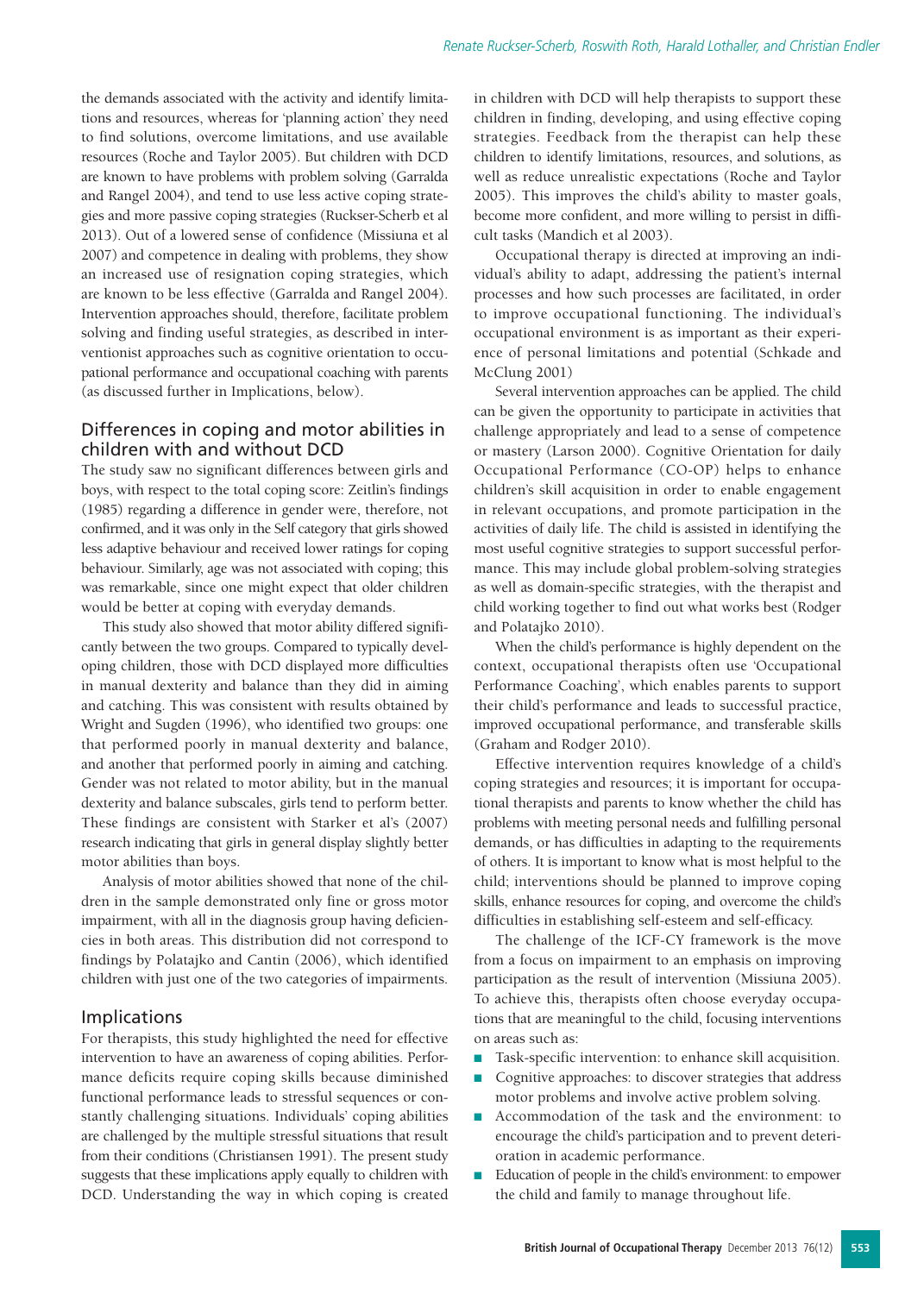All four types of intervention may be required at some point in time (Missiuna 2005).

The aim of occupational therapy intervention is that children with DCD are able:

… to live more productive and enjoyable lives and become independent in the things that they need and want to do. This includes their ability to look after themselves (self care), enjoy themselves (leisure) and perform to their full potential (learning) (College of Occupational Therapists 2012).

## Limitations of the study and future research

The results of this study are limited by several factors. No information on parents' social status was gathered. The Coping Inventory observation form by Zeitlin (1985) was translated from English to German, and omitted three steps of the cross-cultural adaptation process: there was no backtranslation, no expert committee review, and no submission to developers for appraisal (Beaton et al 2000, Gjersing et al 2010). In order to answer the Coping Inventory, parents required very good German reading and comprehension ability, which may explain why few children from families of other ethnicities were included in the sample.

The authors collected the data from a convenience sample that included more boys than girls in the DCD group, in order to coincide with natural occurrence of the condition, but boys and girls occurred in equal distribution of CG. For this reason, the effects and interactions of gender should be interpreted with caution.

Finally, it would be important in future studies to investigate the strategies used by children and their families in coping. It would also be interesting to study the impact of DCD on overall wellbeing and quality of life.

# Conclusion

These results show a strong relationship between coping and motor abilities. Children with DCD require occupationcentred intervention in order to overcome their difficulties in creating coping strategies, establishing self-esteem, and experiencing self-efficacy. It is important for therapists to facilitate a better match between the demands and abilities of the child, and to take into account the relationship between coping, successful adaptation, and wellbeing. The impact of DCD on overall wellbeing and quality of life will be investigated in a further study.

#### **Conflict of interest:** None declared.

**Funding:** This research received no specific grant support from any funding agency in the public, commercial, or not-for-profit sectors.

**Research ethics:** Ethics approval was obtained from the Ethics Committee of Interuniversity College Graz/Castle of Seggau, Austria.

#### **References**

American Psychiatric Association (2000) *Diagnostic and statistical manual of mental disorders, 4th edition, DSM-IV.* Washington, DC:American Psychiatric Association.

#### **Key findings**

- Coping in children with DCD differs from that of typically developing children.
- **■** There is mutual influence between motor competences and coping. This leads not only to differences in motor abilities but also to coping differences; it is suggested that both have long-term effects on development in children with DCD.

#### **What the study has added**

This study expands our current knowledge of the relationship between coordination difficulties and coping. It suggests that, for children with DCD, both motor abilities and coping behaviour should be considered in the intervention plan.

- Beaton DE, Bombardier C, Guillemin F, Ferraz MB (2000) Guidelines for the process of cross-cultural adaptation of self-reported measures. *Spine, 25(24),* 3186–3191.
- Brown T, Lalor A (2009) The Movement Assessment Battery for children, second edition: A review and critique. *Physical and Occupational Therapy in Pediatrics, 29(1),* 86–103.
- Brown SP, Westbrook RA, Challagalla G (2005) Good cope, bad cope: Adaptive and maladaptive coping strategies following a critical negative work event. *Journal of Applied Psychology, 90(4),* 792–798.
- Cairney J, Missiuna C, Veldhuizen S, Wilson B (2008) Evaluation of the psychometric properties of the Developmental Coordination Disorder Questionnaire for parents (DCD-Q): results from a community based study of school-aged children. *Human Movement Science, 27(6),* 932–40.
- Christiansen C (1991) Performance deficits as sources of stress. Coping theory and occupational therapy. In: C Christiansen, C Baum, eds. *Occupational Therapy: Overcoming human performance deficits.* Thorofare: Slack Incorporated.
- Christiansen C, Townsend E (2010) *Introduction to occupation: The art of science and living.* 2nd ed. Upper Saddle River, NJ: Pearson.
- College of Occupational Therapists (2012) *Access to occupational therapy for children and young people with developmental coordination disorder* (position statement). Available at: *http://www.cot.co.uk/position-statements/ access-ot-children-and-young-people-developmental-co-ordinationdisorder* Accessed 19.11.13.
- Crawford SG, Wilson BN, Dewey D (2001) Identifying developmental coordination disorder:consistency between tests. *Physical and Occupational Therapy in Pediatrics, 20(2–3),* 29–50.
- Dewey D, Kaplan BJ, Crawford SG, Wilson BN (2002) Developmental coordination disorder: Associated problems in attention, learning, and psychosocial adjustment. *Human Movement Science, 21(5–6),* 905–918.
- Dunford C, Missiuna C, Street E, Silbert J (2005) Children's perception of the impact of developmental coordination disorder on activities of daily living. *British Journal of Occupational Therapy, 68(5),* 207–214.
- Engel-Yeger B, Hanna-Kasis A (2010) The relationship between Developmental Coordination Disorders, child's perceived self-efficacy and preference to participate in daily activities. *Child Care, Health and Development, 36(5),* 670–677.
- Faraone SV, Biederman J, Milberger S (1995) How reliable are maternal reports of their children's psychopathology? One-year recall of psychiatric diagnoses of ADHD children. *Journal of the American Academy of Child and Adolescent Psychiatry, 34(8),* 1001–1008.